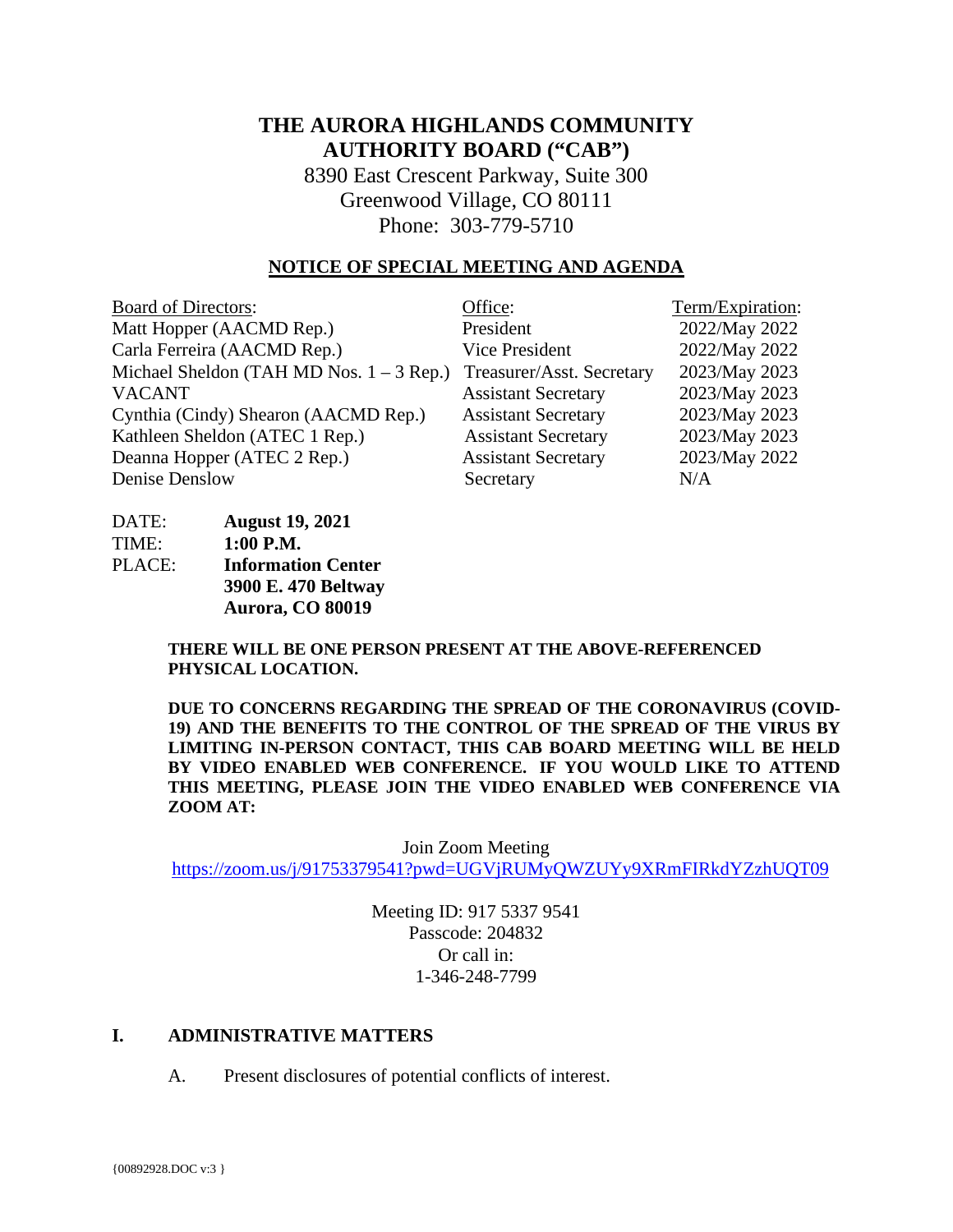The Aurora Highlands Community Authority Board August 19, 2021 Page 2

- B. Confirm Quorum, location of meeting and posting of meeting notices. Approve Agenda.
- C. Public Comment. Members of the public may express their views to the Board on matters that affect the CAB that are otherwise not on the agenda. Comments will be limited to three (3) minutes per person.
- D. Discuss and review Organizational Flowchart (Matrix).

## **II. CONSENT AGENDA**

Consent Agenda – These items are considered to be routine and will be ratified by one motion. There will be no separate discussion of these items unless a board member so requests; in which event, the item will be removed from the Consent Agenda and considered in the Regular Agenda.

- A. Review and consider approval of the July 15, 2021 special meeting minutes (enclosure).
- B. Review and consider adoption of Resolution 2021-08-01 regarding the Intergovernmental Agreement for the Colorado Special Districts Property and Liability Pool and approval of Intergovernmental Agreement for the Colorado Special Districts Property and Liability Pool between the CAB and the Colorado Special Districts Property and Liability Pool Insurance (enclosure).

## **III. LEGAL MATTERS**

- A. Discuss status of Waiver and Release of Reimbursement Rights among the CAB, Aurora Highlands, LLC and Homebuilders.
- B. Discuss proposed 2021 Bond issuances.
	- 1. General Report from Bond Committee.
	- 2. Discuss status of Operation and Maintenance Budget.
	- 3. Discuss status of updates to Long-Term Capital Improvement Plan.
	- 4. Discuss and consider engagement of MetroStudy, Inc. (d/b/a Zonda Intelligence) for Market Study Services.
	- 5. Discuss and consider approval of Engagement Letter by and between the CAB and Lewis Young Robertson & Burningham, Inc. for External Financial Advisory Services (to be distributed).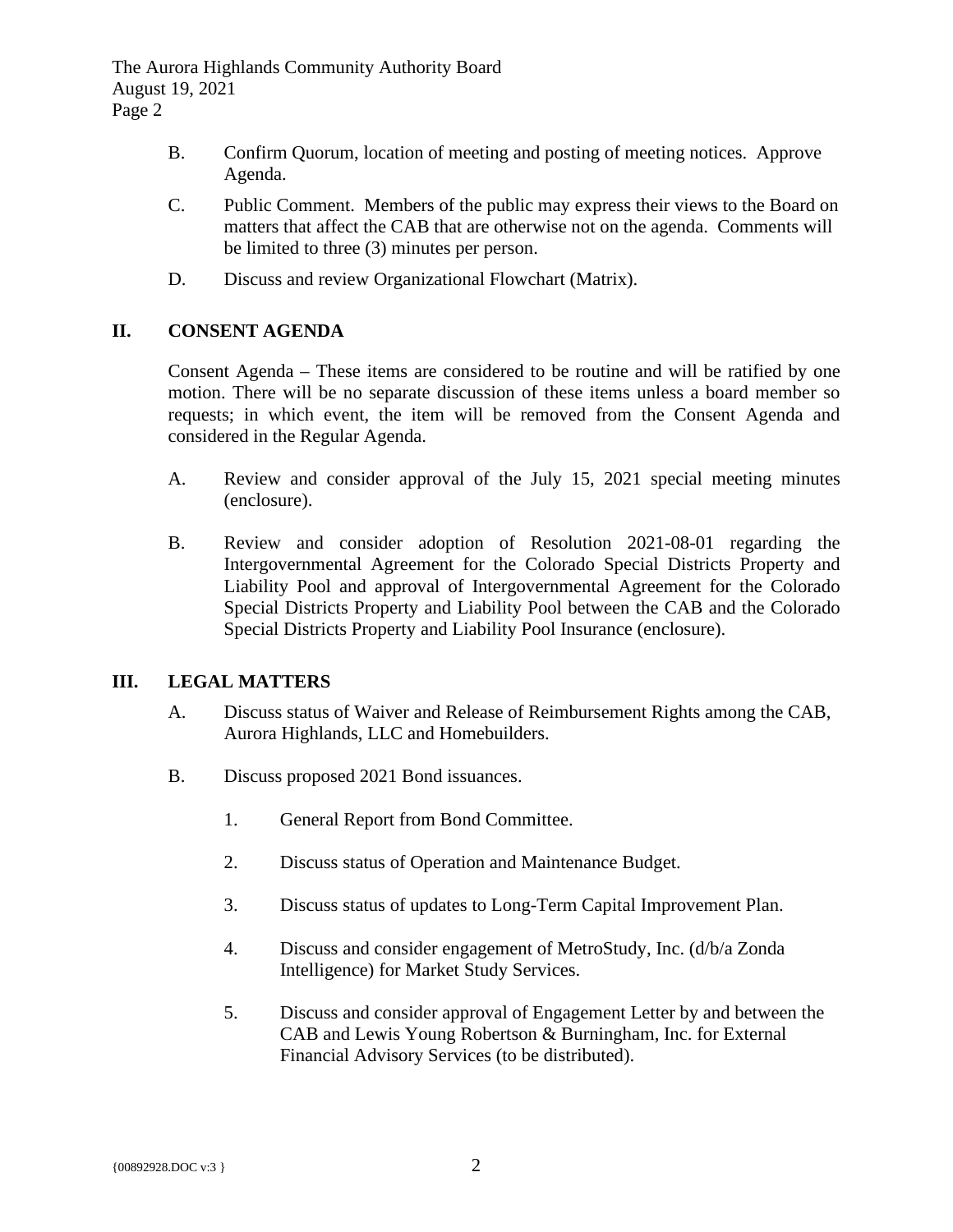The Aurora Highlands Community Authority Board August 19, 2021 Page 3

- 6. Report on status of proposed Refunding of the CAB's 2020A Bonds and Refunding of a portion of 2020B Bonds.
	- a. Discuss and consider approval of Letter Agreement by and between the CAB and D.A. Davidson & Co. for Investment Banking Services (enclosure).
	- b. Discuss and consider approval of Engagement Letter by and between the CAB and Sherman & Howard L.L.C. for Disclosure Counsel Services (to be distributed).
	- c. Discuss status of updates to Plans and Specifications by Aurora Highlands, LLC, as subordinate lender under the CAB's Series 2020B Bondholder's Agreement, dated June 30, 2020.

## **IV. FINANCIAL MATTERS**

- A. Consider approval of payment of claims for operating costs, in the amount of \$67,868.84 (numbers based upon information available at time of preparation of Agenda, final numbers to be presented by accountant at meeting) (enclosure).
- B. Review and accept cash position report dated June 30, 2021, updated as of August 16, 2021 (enclosure).
- C. Discuss and approve processing August 2021 Series 2020A Draw.
	- 1. Discuss and consider approval of acceptance of CAB and District Engineer's Report and Verification of Costs Associated with Public Improvements (Draw No. 38) Engineer's Report and Verification of Costs No. 15 prepared by Schedio Group LLC (enclosure).
	- 2. Discuss and consider adoption of Resolution of the Board of Directors of the CAB Authorizing a Draw on August 25, 2021 of the CAB Special Tax Revenue Draw-Down Bonds, Series 2020A (enclosure).

### **V. MANAGER MATTERS**

A. Manager's Report.

## **VI. COVENANT ENFORCEMENT AND COMMUNITY ENGAGEMENT MATTERS**

A. Other.